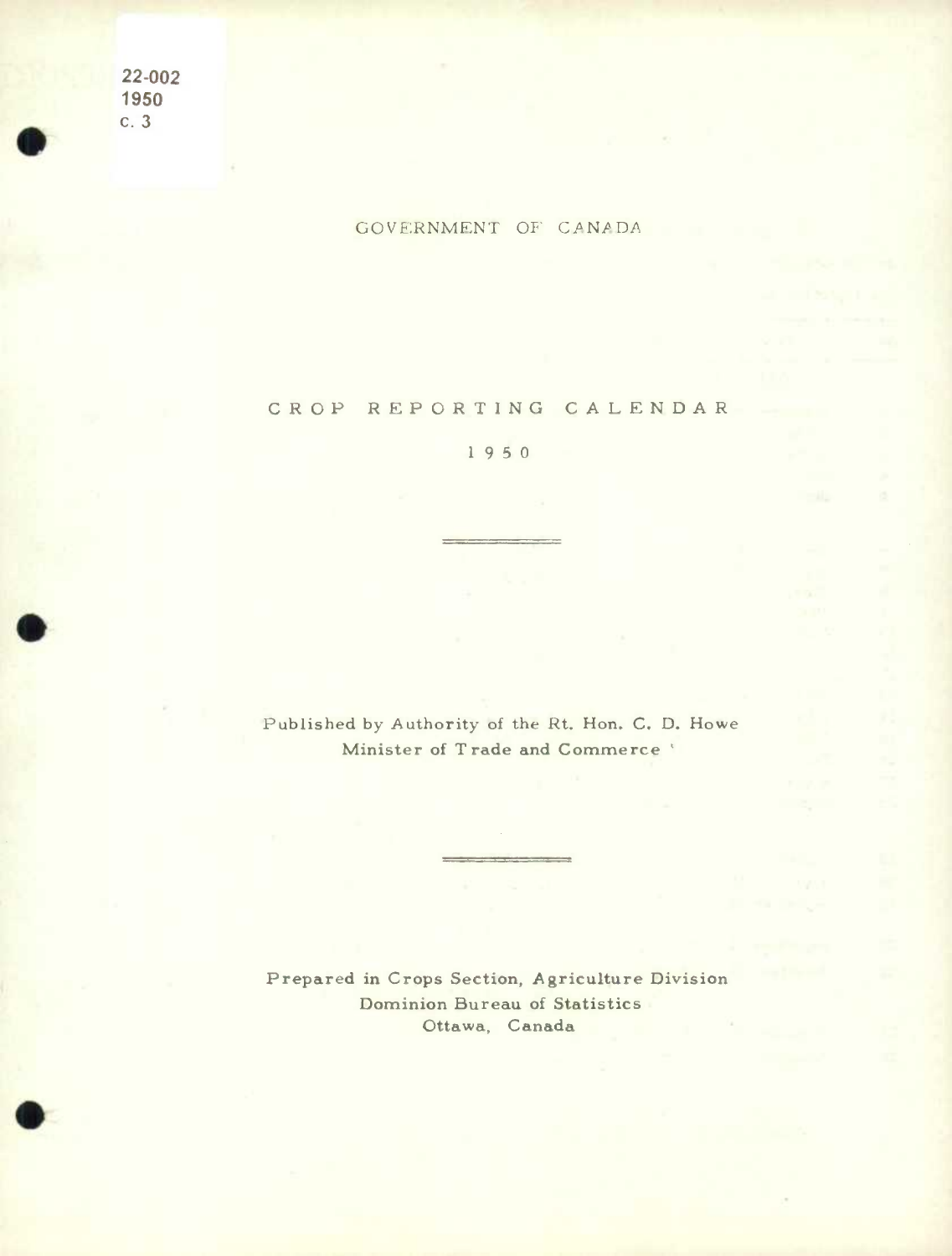## CROP REPORT

 $\bullet$ 

.

.

Note:- The dates of issue and subject matter of field crop reports to be released by the Agriculture Division of the Dominion Bureau of Statistics during 1950 are listed below. All reports issued at 3 p.m. E.S.T. or E.D.S.T. when **in force.** 

| No.          | Date         |              | Day       | Title                                                                                                                                                        |
|--------------|--------------|--------------|-----------|--------------------------------------------------------------------------------------------------------------------------------------------------------------|
|              | 1950         |              |           |                                                                                                                                                              |
| ı            | February     | 23           | Thursday  | Revised Estimate of Production and Value of 1949 Field Crops                                                                                                 |
| $\mathbf{z}$ | March        | $\mathbf{2}$ | Thursday  | Farm Land Values                                                                                                                                             |
| 3            | April        | 20           | Thursday  | Stocks of Grain at March 31                                                                                                                                  |
| 4            | May          | 9            | Tuesday   | Telegraphic Crop Report - Canada                                                                                                                             |
| 5            | May          | 11           | Thursday  | Intentions to Plant Field Crops. Winter-killing and Spring<br>Condition of Fall Wheat, Fall Rye, and Hay and Clover<br>Meadows. Progress of Spring Seeding   |
| 6            | May          | 16           | Tuesday   | Telegraphic Crop Report - Prairie Provinces                                                                                                                  |
| 7            | May          | 30           | Tuesday   | Telegraphic Crop Report - Canada                                                                                                                             |
| 8            | June         | 7            | Wednesday | Telegraphic Crop Report - Prairie Provinces                                                                                                                  |
| 9            | June         | 13           | Tuesday   | Telegraphic Crop Report - Canada                                                                                                                             |
| 10           | June         | 20           | Tuesday   | Telegraphic Crop Report - Prairie Provinces                                                                                                                  |
| 11           | July         | 5            | Wednesday | Telegraphic Crop Report - Canada                                                                                                                             |
| 12           | July         | 11           | Tuesday   | Telegraphic Crop Report - Prairie Provinces                                                                                                                  |
| 13           | July         | 13           | Thursday  | Condition of Field Crops at June 30                                                                                                                          |
| 14           | July         | 18           | Tuesday   | Telegraphic Crop Report - Canada                                                                                                                             |
| 15           | July         | 20           | Thursday  | Preliminary Estimate of Area Sown to Field Crops                                                                                                             |
| 16           | July         | 25           | Tuesday   | Telegraphic Crop Report - Prairie Provinces                                                                                                                  |
| 17           | August       | 9            | Wednesday | Telegraphic Crop Report - Canada                                                                                                                             |
| 18           | August       | 15           | Tuesday   | August Estimate of Production of Principal Field Crops,<br>including Fall Wheat, Fall Rye, Alfalfa, Hay and<br>Clover and Potatoes                           |
| 19           | August       | 17           | Thursday  | Stocks of Grain at July 31                                                                                                                                   |
| 20           | August       | 22           | Tuesday   | Telegraphic Crop Report - Canada                                                                                                                             |
| 21           | September 14 |              | Thursday  | September Estimate of Production of Principal Field Crops,<br>including Late-Sown Crops, Fodder, Roots and Potatoes                                          |
| 22           | September 19 |              | Tuesday   | Telegraphic Crop Report - Canada                                                                                                                             |
| 23           | November     | 16           | Thursday  | November Estimate of Production of Principal Field Crops,<br>including Late-Sown Crops, Fodder, Roots and Potatoes.<br>Area and Condition of Fall-Sown Crops |
| 24           | November     | 21           | Tuesday   | Acreage and Production of Oilseed Crops                                                                                                                      |
| 25           | December     | 14           | Thursday  | December Estimate of Value of Field Crops                                                                                                                    |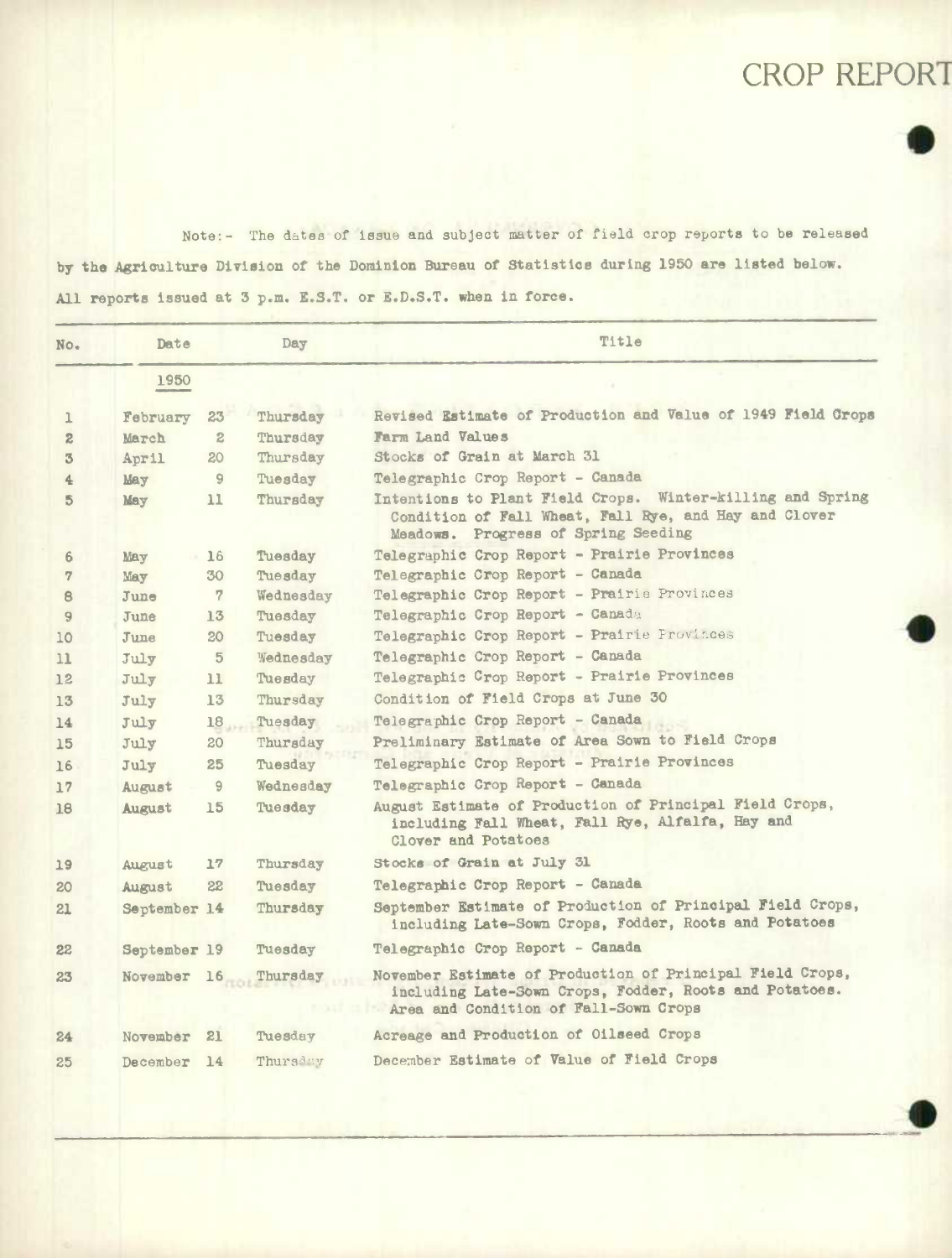## G CALENDAR

1950

| <b>JANUARY</b> |          |                |    |               |    |    |  |  |  |  |
|----------------|----------|----------------|----|---------------|----|----|--|--|--|--|
| S              | M        | $\Gamma$       | W  | T             | F  | S  |  |  |  |  |
|                |          |                |    |               |    |    |  |  |  |  |
|                | 2        | $\overline{3}$ |    | $\mathcal{S}$ | 6  |    |  |  |  |  |
| 8              | Q        | 10             | 11 | 12            | 13 | 14 |  |  |  |  |
| 15             | 16       | 17             | 18 | 19            | 20 | 21 |  |  |  |  |
| 22             | 23       | 24             | 25 | 26            | 27 | 28 |  |  |  |  |
|                | 29 30 31 |                |    |               |    |    |  |  |  |  |

| <b>FEBRUARY</b> |    |               |    |    |    |    |  |  |
|-----------------|----|---------------|----|----|----|----|--|--|
| S               | M  | T             | W  | T  | F  | S  |  |  |
|                 |    |               |    |    |    |    |  |  |
|                 |    |               |    | 2  | З  |    |  |  |
| 5               | 6  |               | 8  | Q  | 10 | 11 |  |  |
| 12              | 13 | 14            | 15 | 16 | 17 | 18 |  |  |
| 19              | 20 | 21            | 22 | ्र | 24 | 25 |  |  |
| 26              | 27 | $\frac{28}{}$ |    |    |    |    |  |  |

| <b>MARCH</b> |             |    |    |    |    |    |  |  |  |  |
|--------------|-------------|----|----|----|----|----|--|--|--|--|
| S            | $\mathbf M$ | T  | W  | T  | F  | S  |  |  |  |  |
|              |             |    |    |    | 3  |    |  |  |  |  |
| 5            | 6           |    | 8  | q  | 10 | 11 |  |  |  |  |
| 12           | 13          | 14 | 15 | 16 | 17 | 18 |  |  |  |  |
| 19           | 20          | 21 | 22 | 23 | 24 | 25 |  |  |  |  |
| 26           | 27          | 28 | 29 | 30 | 31 |    |  |  |  |  |

|                   | <b>APRIL</b>   |    |                |    |             |    |  |
|-------------------|----------------|----|----------------|----|-------------|----|--|
| S                 | M <sub>1</sub> | T  | W              | T  | $\mathbf F$ | S  |  |
| <b>STATISTICS</b> |                |    |                |    |             | 1  |  |
| $\sum_{k=1}^{n}$  | 3              |    | $\overline{5}$ | 6  |             |    |  |
| 0                 | 10             | 11 | 12             | 13 | 14          | 15 |  |
| 6                 | 17             | 18 | 19             | 20 | 21          | 22 |  |
| 23                | $24^{2}$       | 25 | 26             | 27 | 28          | 29 |  |
| 30                |                |    |                |    |             |    |  |

| MAY   |    |    |                |    |               |    |  |  |  |
|-------|----|----|----------------|----|---------------|----|--|--|--|
| S     |    | T  | W.             | T  | F             | S  |  |  |  |
|       |    |    | $\overline{3}$ |    | $\mathcal{S}$ | 6  |  |  |  |
|       | 8  |    | 10             |    | 12            | 13 |  |  |  |
| 14    | 15 |    | 17             | 18 | 19            | 20 |  |  |  |
| 21    | 22 | 23 | 24             | 25 | 26            | 27 |  |  |  |
| 28 29 |    |    | 31             |    |               |    |  |  |  |

|    | JUNE |   |       |    |    |    |  |  |  |  |  |
|----|------|---|-------|----|----|----|--|--|--|--|--|
| S  | M    | Υ |       | Υ  | F  | S  |  |  |  |  |  |
|    |      |   |       | 1  | 2  | 3  |  |  |  |  |  |
|    | 5    | 6 |       | 8  | Q  | 10 |  |  |  |  |  |
| 11 | 12   |   | 14    | 15 | 16 | 17 |  |  |  |  |  |
| 18 | 19   |   | 21    | 22 | 23 | 24 |  |  |  |  |  |
| 25 | 26   |   | 27 28 | 29 | 30 |    |  |  |  |  |  |

| <b>JULY</b>    |    |                |    |    |    |    |  |  |  |  |
|----------------|----|----------------|----|----|----|----|--|--|--|--|
| S              | M  | T              | W  | T  | F  | S  |  |  |  |  |
|                |    |                |    |    |    |    |  |  |  |  |
| $\overline{2}$ | 3  |                |    |    |    | 8  |  |  |  |  |
| $\overline{9}$ | 10 |                | 12 | 13 | 14 | 15 |  |  |  |  |
| 16             | 17 | 1 <sup>2</sup> | 19 | 20 | 21 | 22 |  |  |  |  |
| 23             | 24 | 25             | 26 | 27 | 28 | 29 |  |  |  |  |
| 30             | 31 |                |    |    |    |    |  |  |  |  |

|    | <b>AUGUST</b> |    |    |    |    |    |  |  |  |  |
|----|---------------|----|----|----|----|----|--|--|--|--|
| S  | М             | T  | W  | T  | F  | S  |  |  |  |  |
|    |               |    |    |    |    |    |  |  |  |  |
|    |               |    |    | 3  |    | 5  |  |  |  |  |
| 6  |               | 8  | Ö  | 10 | 11 | 12 |  |  |  |  |
| 13 | 14            | 15 | 16 |    | 18 | 19 |  |  |  |  |
| 20 | 21            | 22 | 23 | 24 | 25 | 26 |  |  |  |  |
| 27 | 28            | 29 | 30 | 31 |    |    |  |  |  |  |

| <b>SEPTEMBER</b> |    |              |                      |    |    |                |  |  |  |  |
|------------------|----|--------------|----------------------|----|----|----------------|--|--|--|--|
| S                | М  | T            |                      | T  | F  | S              |  |  |  |  |
|                  |    |              |                      |    |    |                |  |  |  |  |
|                  |    |              |                      |    |    | $\overline{2}$ |  |  |  |  |
| 3                |    | $\mathsf{S}$ | 6                    |    | 8  |                |  |  |  |  |
| 10               | 11 | 12           | 13                   |    | 15 | 16             |  |  |  |  |
| 17               | 18 |              | 20                   | 21 | 22 | 23             |  |  |  |  |
| 24               | 25 |              | $26 \mid 27 \mid 28$ |    | 29 | 30             |  |  |  |  |

| <b>OCTOBER</b>  |                |       |    |    |    |             |  |  |  |
|-----------------|----------------|-------|----|----|----|-------------|--|--|--|
| S.              | M              | T     | W  | T  | F  | S           |  |  |  |
|                 |                |       |    |    |    |             |  |  |  |
| $\lceil$        | $\overline{2}$ | 3     |    | 5  |    |             |  |  |  |
| 3               | Q              | 10    | 11 | 12 | 13 | -14         |  |  |  |
| 15              | 16             | 17 18 |    | 19 | 20 | $\sqrt{21}$ |  |  |  |
| 22 <sup>2</sup> | 23             | 24    | 25 | 26 | 27 | 28          |  |  |  |
| 29              | 30 31          |       |    |    |    |             |  |  |  |

.

|    | NOVEMBER |     |    |                |    |    |  |  |  |  |  |  |
|----|----------|-----|----|----------------|----|----|--|--|--|--|--|--|
| S  |          | M/T | W  | T              | F  | S  |  |  |  |  |  |  |
|    |          |     |    |                |    |    |  |  |  |  |  |  |
|    |          |     |    | $\overline{2}$ | 3  |    |  |  |  |  |  |  |
| 5  | 6        |     | 8  | g              | 10 | 11 |  |  |  |  |  |  |
| 12 | 13       | 14  | 15 | 16             | 17 | 18 |  |  |  |  |  |  |
| 19 | 20       | 21  | 22 | 23             | 24 | 25 |  |  |  |  |  |  |
| 26 | 27       | 28  | 29 | 30             |    |    |  |  |  |  |  |  |

|    |    |                |    | <b>DECEMBER</b> |    |                |
|----|----|----------------|----|-----------------|----|----------------|
| S  | M  | T.             | W  | T.              | F  | S              |
|    |    |                |    |                 |    | $\overline{2}$ |
| 3  |    | $\mathfrak{S}$ | 6  |                 | 8  | $\mathbf Q$    |
| 10 | 11 | 12             | 13 |                 | 15 | 16             |
| 17 | 18 | 19             | 20 | 21              | 22 | 23             |
| 24 | 25 | 26             | 27 | 28              | 29 | 30             |
| 31 |    |                |    |                 |    |                |